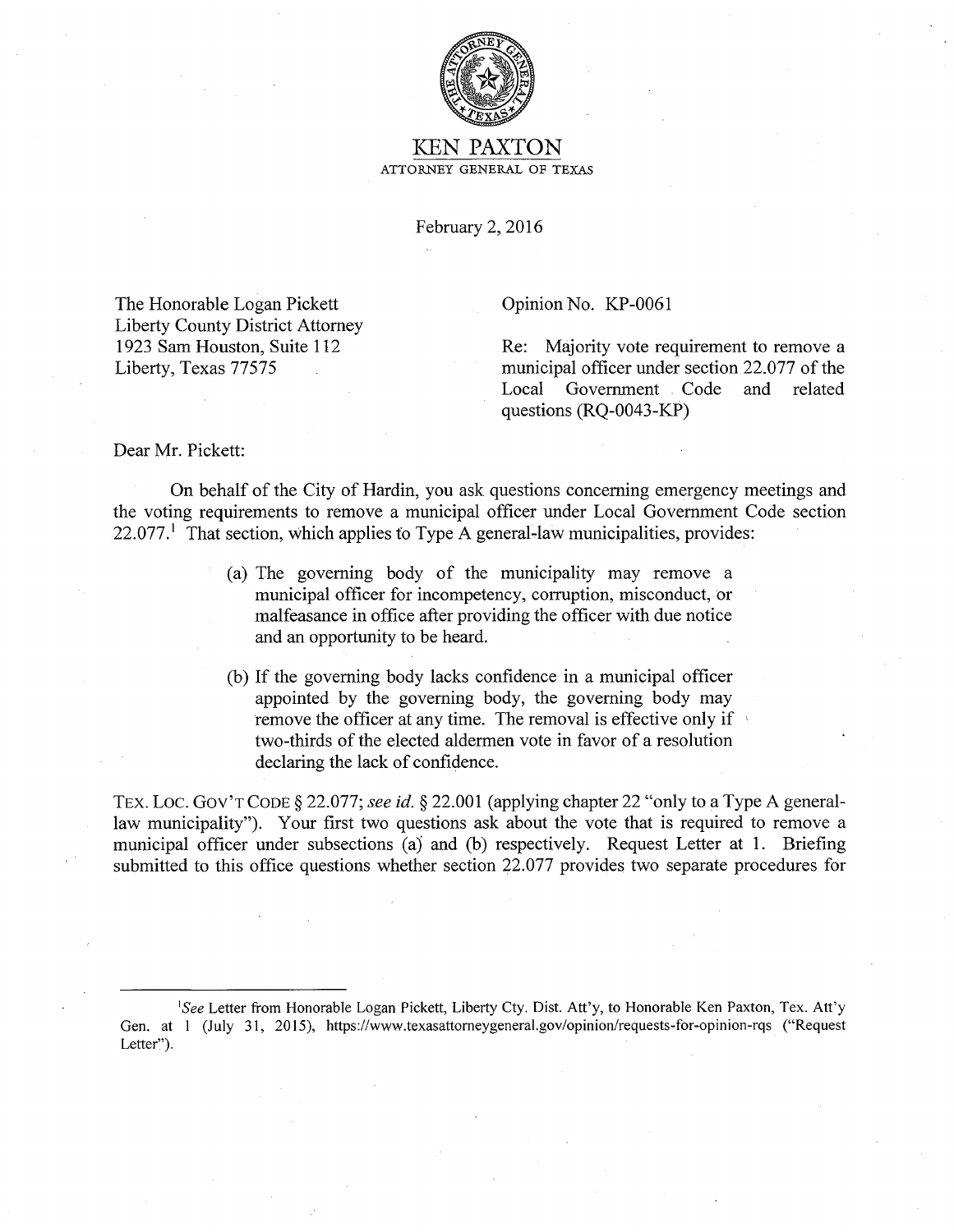removing a municipal officer or, instead, whether the two-thirds vote in subsection (b) is an additional requirement for removal under subsection  $(a)$ .<sup>2</sup>

Section 22.077 was originally adopted in 1987 as a "nonsubstantive revision" to its predecessor statute, article 1006 of the Revised Civil Statutes.<sup>3</sup> *See* TEX. GOV'T CODE § 311.023(4) (stating that courts may consider former statutory provisions in construing a statute). Prior to the nonsubstantive revision, article 1006 stated:

> The city council shall have power to remove any officer for incompetency, corruption, misconduct or malfeasance in office, after due notice and an opportunity to be heard in his defense. The city council shall also have power at any time to remove any officer of the corporation elected by them, by resolution declaratory of its want of confidence in said officer; provided, that two-thirds of the aldermen elected vote in favor of said resolution.4

A court construing article 1006 explained that the provision created "two methods" for removal:

If an officer is charged with incompetency, misconduct, corruption or malfeasance, he may be removed after due notice and an opportunity to be heard in his defense. Otherwise-and this is clear-a city officer can be discharged at any time for "a want of confidence" by a two-thirds vote of a city council.

*Hamilton v. City of Wake Village,* 593 F. Supp. 1294, 1296-97 (E.D. Tex. 1984).

The plain language of section 22.077 continues to support this construction, and the Legislature's decision to divide this provision into separate subsections upon recodification reinforces construction of the statute as providing two alternative procedures, depending on the underlying reasons for the municipal officer's removal. Under subsection (a), a governing body, may remove a municipal officer for four specific reasons: "incompetency, corruption, misconduct, or malfeasance in office." TEX. LOC. GOV'T CODE  $\S$  22.077(a). While removal under this

*2 See* Brief from Honorable Stephanie Blume, Mayor, City of Hardin at I (Aug. 19, 2015); Brief from Mr. Timothy Kirwin, Hardin City Att'y at 2 (Sept. 9, 2015) ("Kirwin Brief') (briefs on file with the Op. Comm.).

3Act of Apr. 30, 1987, 70th Leg., R.S., ch. 149, §§I, 49, 1987 Tex. Gen. Laws 707, 731, 1306 (amended 2001) (current version at TEX. LOC. GOV'T CODE § 22.077).

4Act approved Mar. 15, 1875, 14th Leg., 2d C.S., ch. C, § 145, 1875 Tex. Gen. Laws 113, 153, *reprinted in*  8 H.P.N. Gammel, *The laws of Texas 1822-1897* at 485, 525 (amended 1901), *repealed by* Act of Apr. 30, 1987, 70th Leg., R.S., ch. 149, § 49, 1987 Tex. Gen. Laws 707, 1306.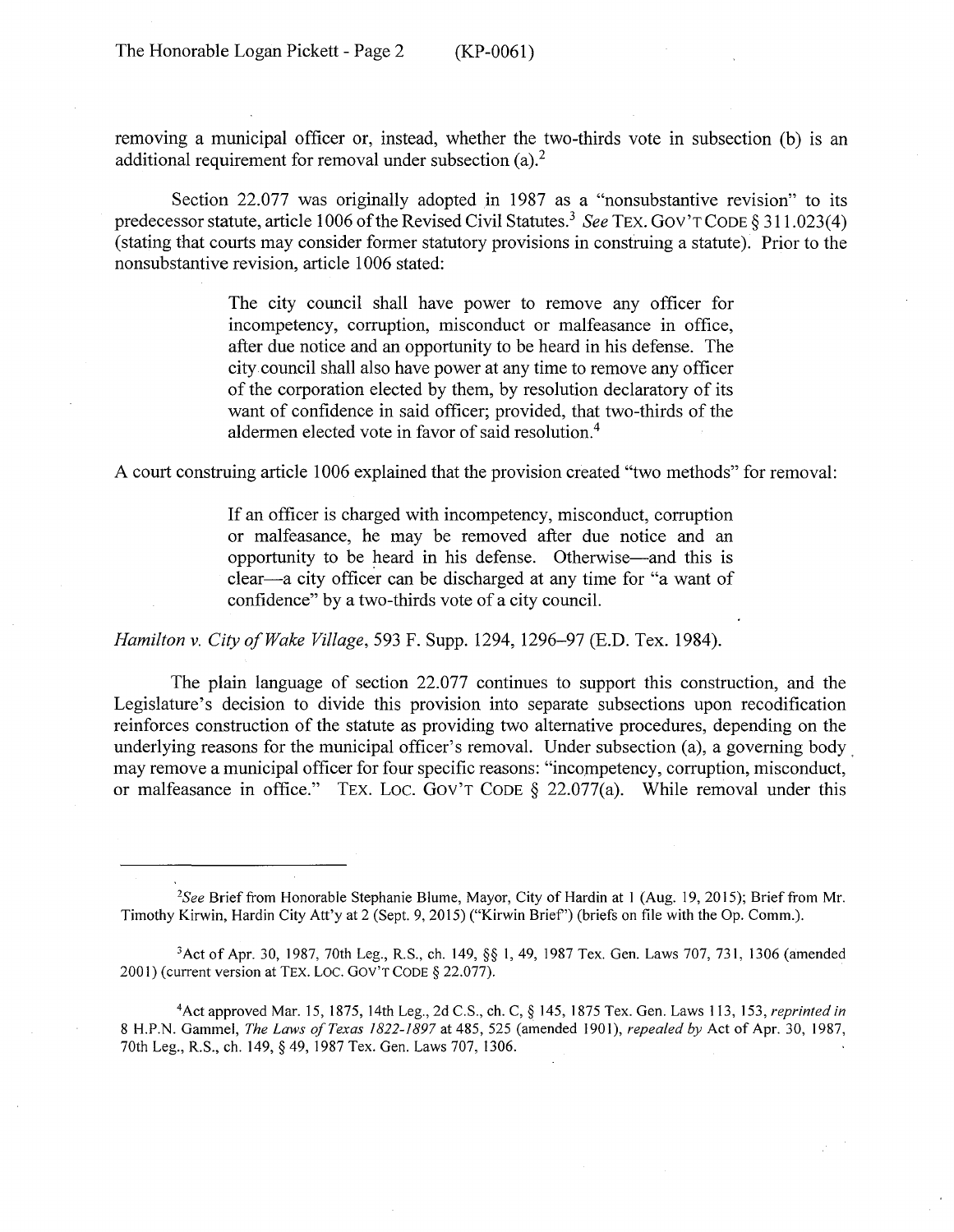subsection requires notice and a hearing, the subsection does not provide for the number of votes required in order to remove an officer for these reasons. *See id.* 

Unless a statute specifically provides otherwise, a governing body must conduct its business on the basis of a majority of a quorum of members. *Comm 'rs Ct. of Limestone Cty. v.*  Garrett, 236 S.W. 970, 973 (Tex. Comm'n App. 1922, judgm't adopted); Tex. Att'y Gen. Op. No. GA-0554 (2007) at 2. A quorum of a Type A general-law municipality is generally a "majority of the number of alderman established by Section 22.031" of the Local Government Code. TEX. Loe. Gov'T CODE § 22.039; *see also* TEX. Gov'T CODE § 31 l.013(b) (establishing that generally a "quorum of a public body is a majority of the number of members fixed by statute").<sup>5</sup> Thus, if a quorum of aldermen is present at a regular meeting, subsection 22.077(a) authorizes a majority of those present and voting to remove a municipal officer for the stated reasons. Removal under subsection 22.077(b), on the other hand, expressly requires "two-thirds of the elected aldermen" to vote in favor of a resolution declaring the lack of confidence. TEX. LOC. GOV'T CODE § 22.077(b); *Johnson v. City of Dublin*, 46 S.W.3d 401, 409 (Tex. App.—Eastland 2001, pet. denied). Thus, regardless of the number of aldermen present, two-thirds, or at least four of the five aldermen, must vote for removal due to a lack of confidence under subsection 22.077(b).

You also ask whether an emergency meeting is a "called" meeting. Request Letter at 1. The phrase "called meeting" is not defined within chapter 22 of the Local Government Code. In other contexts, however, the Legislature has distinguished between "regular" and "called" meetings. *See, e.g.,* TEX. Gov'T CODE § 551.002 (providing that every "regular, special, or called meeting of a governmental body shall be open to the public," except as provided by chapter 551); TEX. LOC. GOV'T CODE § 152.015(b) (authorizing the selection of certain members of a county grievance committee at a "regular or called commissioners court meeting"); *see also Webster v. Tex.* & *Pac. Motor Transp. Co.,* 166 S.W.2d 75, 77 (Tex. 1942) (discussing common-law rule that a board must "act as a body at a regular meeting or at a called meeting"). One commentator has explained that regular meetings are usually "prescribed by charter" or "provided for by ordinance, resolution, or motion under legal authority,'' whereas called meetings are "convened by the mayor ... or in some other definite way." 4 EUGENE MCQUILLIN, LAW OF MUNICIPAL CORPORATIONS § 13:17, 1152–53 (3d ed. 2004).

Subsection 22.038(a) of the Local Government Code requires the governing body of a Type A general-law municipality to adopt a resolution establishing the time and place the governing body will meet. TEX. LOC. GOV'T CODE  $\S$  22.038(a). Subsection (b) stipulates that "[t]he mayor may call a special meeting on the mayor's own motion and shall call a special meeting on the application of three aldermen." *Id.* § 22.038(b). Section 22.039 establishes quorum requirements for Type A general-law municipalities, providing:

<sup>5</sup>Briefing submitted to this office states that the City of Hardin has a mayor and five aldermen. *See* Kirwin Brief at 2; see also TEX. LOC. GOV'T CODE § 22.031(b) (providing that "[i]f the municipality is not divided into wards, the governing body consists of a mayor and five aldermen"). Thus, generally, three aldermen would constitute a quorum of the governing body of the City of Hardin. *See* TEX. Loe. GOV'T CODE *§* 22.037(a) (providing that except in elections, the mayor "may vote only if there is a tie").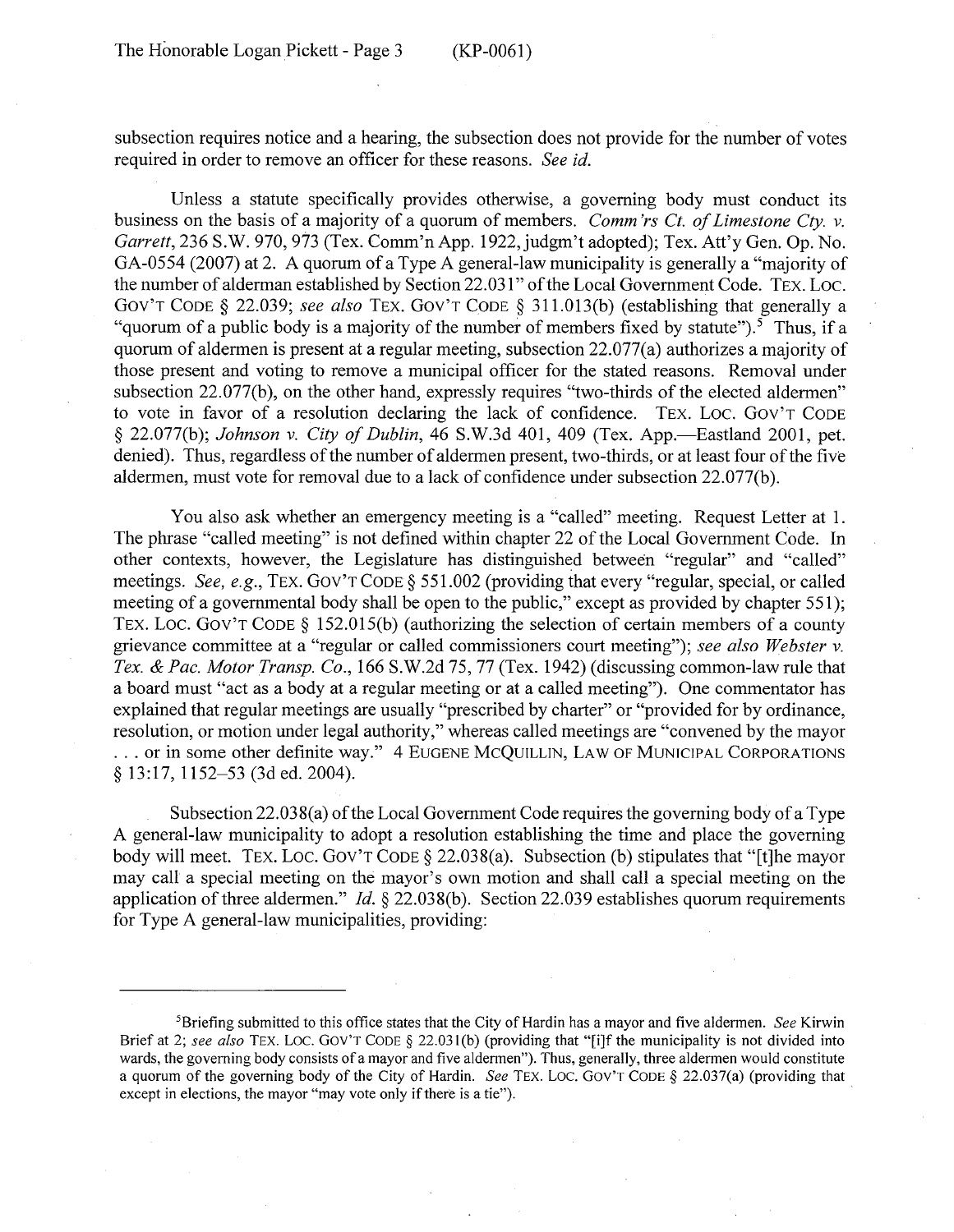A majority of the number of aldermen established by Section 22.031 for the municipality constitutes a quorum. However, at a *called meeting* or at a meeting to consider the imposition of taxes, twothirds of the number of aldermen established by that section constitutes a quorum unless provided otherwise.

*Id.* § 22.039 (emphasis added).

Reading section 22.039 in the context of chapter 22 suggests that the Legislature intended to distinguish between a regular meeting, held pursuant to a resolution adopted under subsection 22.038(a), and special meeting, called by the mayor pursuant to subsection 22.038(b). Thus, for purposes of section 22.039, a "called meeting" of a Type A general-law municipality is a meeting called and held at a time or place other than the regular meeting time and place. Unless a Type A general-law municipality's emergency meeting is held at the regular meeting time and place established by resolution, the emergency meeting is a called meeting under section 22.039.<sup>6</sup>

Finally, you ask "[w]hat constitutes a quorum at an emergency meeting." Request Letter at 1. Generally, a quorum of a public body "is a majority of the number of members fixed by statute." TEX. Gov'T CODE§ 311.013(b). As already discussed, however, section 22.039 provides that for purposes of a called meeting of a Type A general-law municipality, "two-thirds of the number of aldermen" established by section 22.031 constitutes a quorum unless provided otherwise. TEX. LOC. GOV'T CODE § 22.039. Thus, two-thirds of a municipality's aldermen constitute a quorum for a called emergency meeting of a Type A general-law municipality.<sup>7</sup>

<sup>&</sup>lt;sup>6</sup>It is possible that an emergency item could be supplemented to the agenda of a regular meeting, in which case the discussion of the emergency would not be conducted at a called meeting but instead at a regular meeting. See TEX. GOV'T CODE § 551.045(a) (describing notice requirements for emergency meetings).

 $<sup>7</sup>$  You do not ask, and we do not address, whether the circumstances surrounding your question provided</sup> sufficient justification to convene an emergency meeting. *See id.* § 551.045(b) (providing that .an emergency or urgent public necessity exists only if "immediate action is required of a governmental body because of: ( 1) an imminent threat to public health and safety; or (2) a reasonably unforeseeable situation").